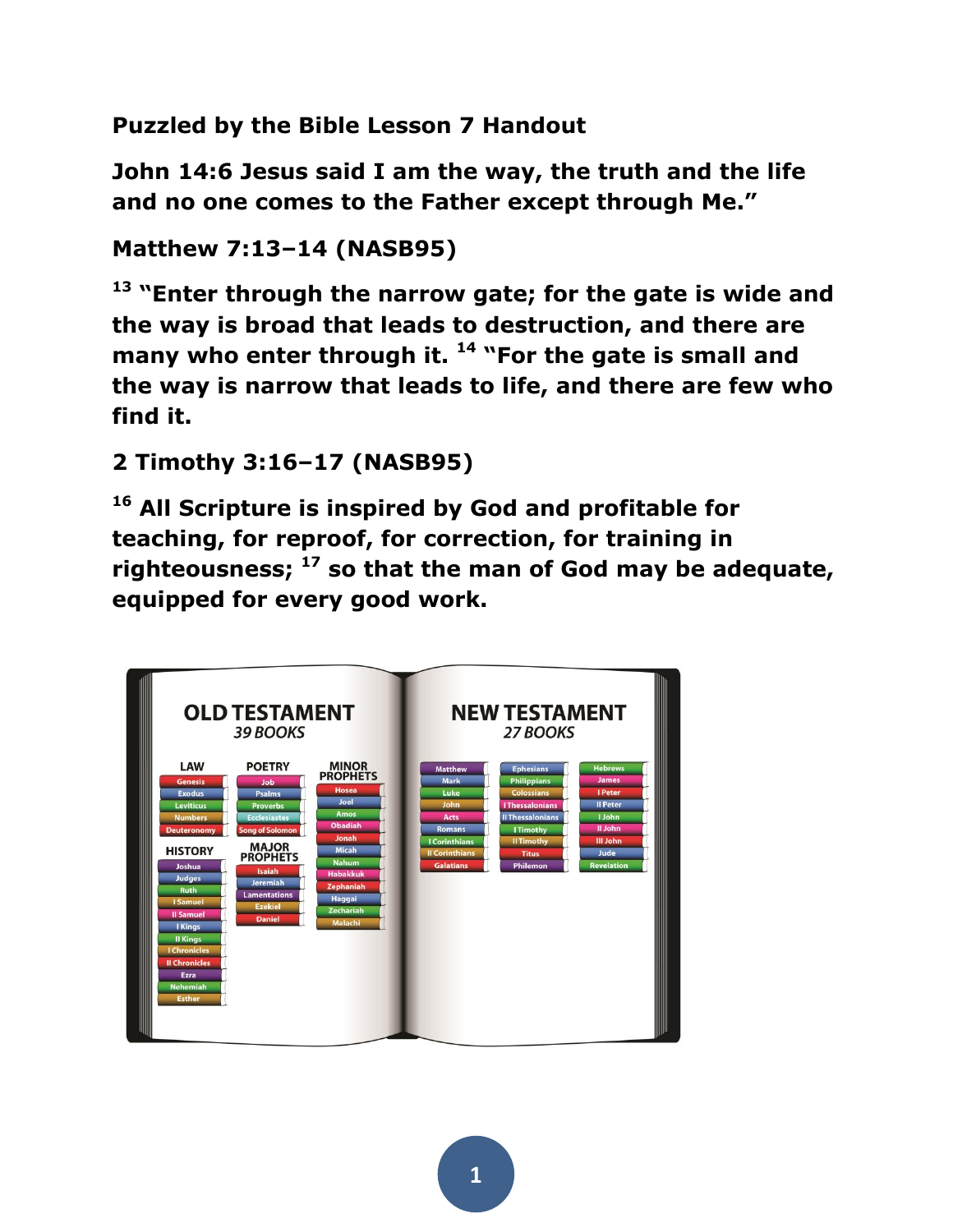The Statement Of Athanasius

Athanasius wrote in A.D. 367 that the present twenty-seven books of the New Testament were the only authoritative writings that God had given in the New Testament era. These writings, combined with the Old Testament, made up God's Word to humanity.

Jerome

A.D. 380 (approx) Jerome testified to the twenty-seven books of the New Testament as the only divinely authoritative Scripture. When Jerome published the twenty-seven books in his Latin Vulgate edition it basically settled the issue of the New Testament canon in the western part of the Roman Empire.

The Testimony Of St. Augustine

A.D. 400 (approx) Saint Augustine also recognized only the present twenty-seven books of the New Testament as sacred Scripture.

The Council Of Hippo

The Council of Hippo (A.D. 393) recognized the twenty-seven books of the New Testament as Holy Scripture.

The Council Of Carthage

Council of Carthage (A.D. 397) affirmed that only those canonical books were to be read in the churches.

#### **Phil 1:21 For to me, to live is Christ and to die is gain**.

**Revelation 1:1–3 (NASB95)** 

**<sup>1</sup> The Revelation of Jesus Christ, which God gave Him to show to His bond-servants, the things which must soon take place; and He sent and communicated** *it* **by His angel to His bond-servant John, <sup>2</sup> who testified to the word of God and to the testimony of Jesus Christ,** *even* **to all that he saw. <sup>3</sup> Blessed is he who reads and those who hear the**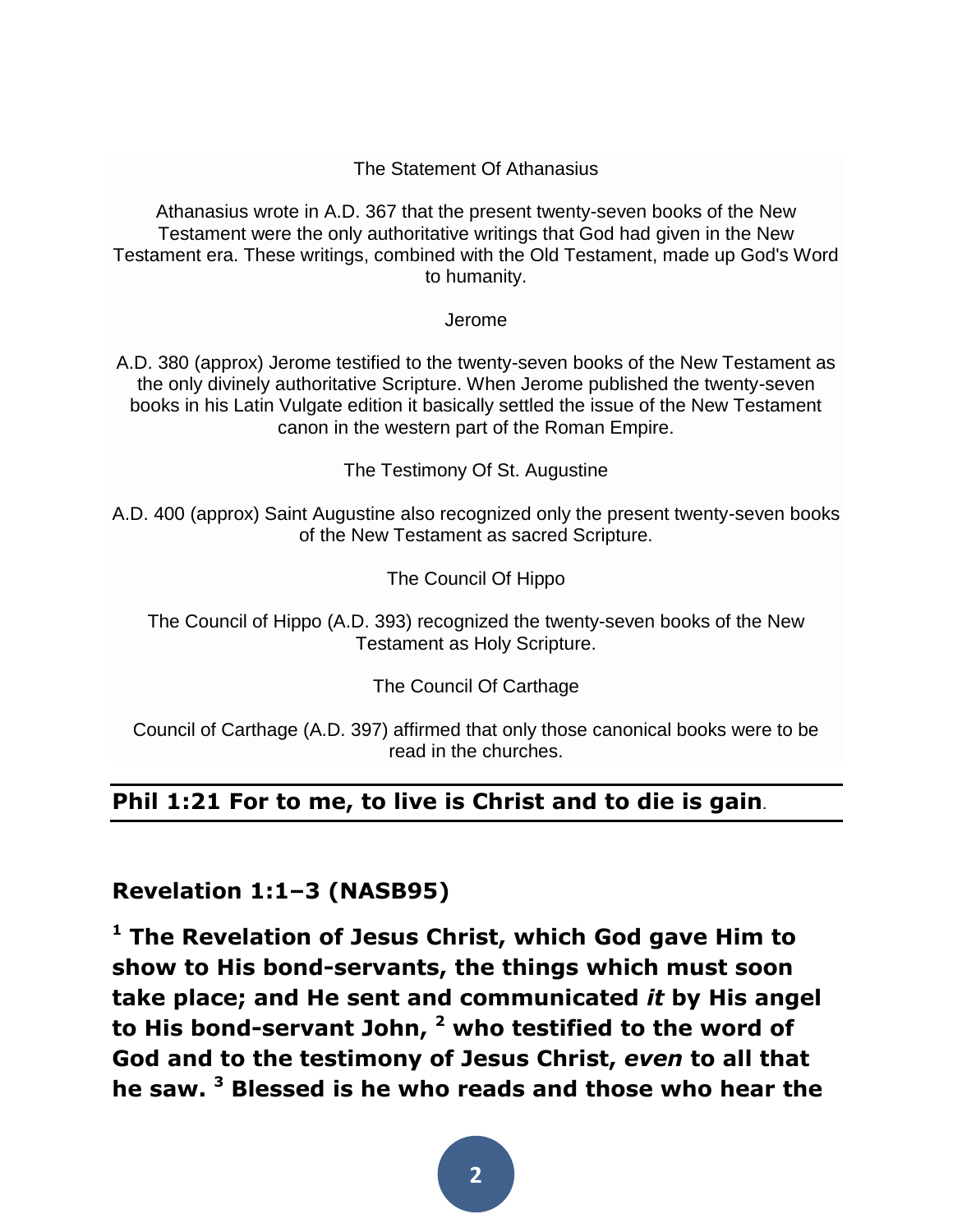**words of the prophecy, and heed the things which are written in it; for the time is near.** 



**Revelation 4:1–4 (NASB95)** 

**<sup>1</sup> After these things I looked, and behold, a door** *standing* **open in heaven, and the first voice which I had heard, like**  *the sound* **of a trumpet speaking with me, said, "Come up here, and I will show you what must take place after these things." <sup>2</sup> Immediately I was in the Spirit; and behold, a throne was standing in heaven, and One sitting on the throne. <sup>3</sup> And He who was sitting** *was* **like a jasper stone and a sardius in appearance; and** *there was* **a rainbow around the throne, like an emerald in appearance. <sup>4</sup> Around the throne** *were* **twenty-four thrones; and upon the thrones** *I saw* **twenty-four elders sitting, clothed in white garments, and golden crowns on their heads.** 

**5:1 I saw in the right hand of Him who sat on the throne a book written inside and on the back, sealed up with seven seals. <sup>2</sup> And I saw a strong angel proclaiming with a loud voice, "Who is worthy to open the book and to break its seals?" <sup>3</sup> And no one in heaven or on the earth or under the earth was able to open the book or to look into it. <sup>4</sup>**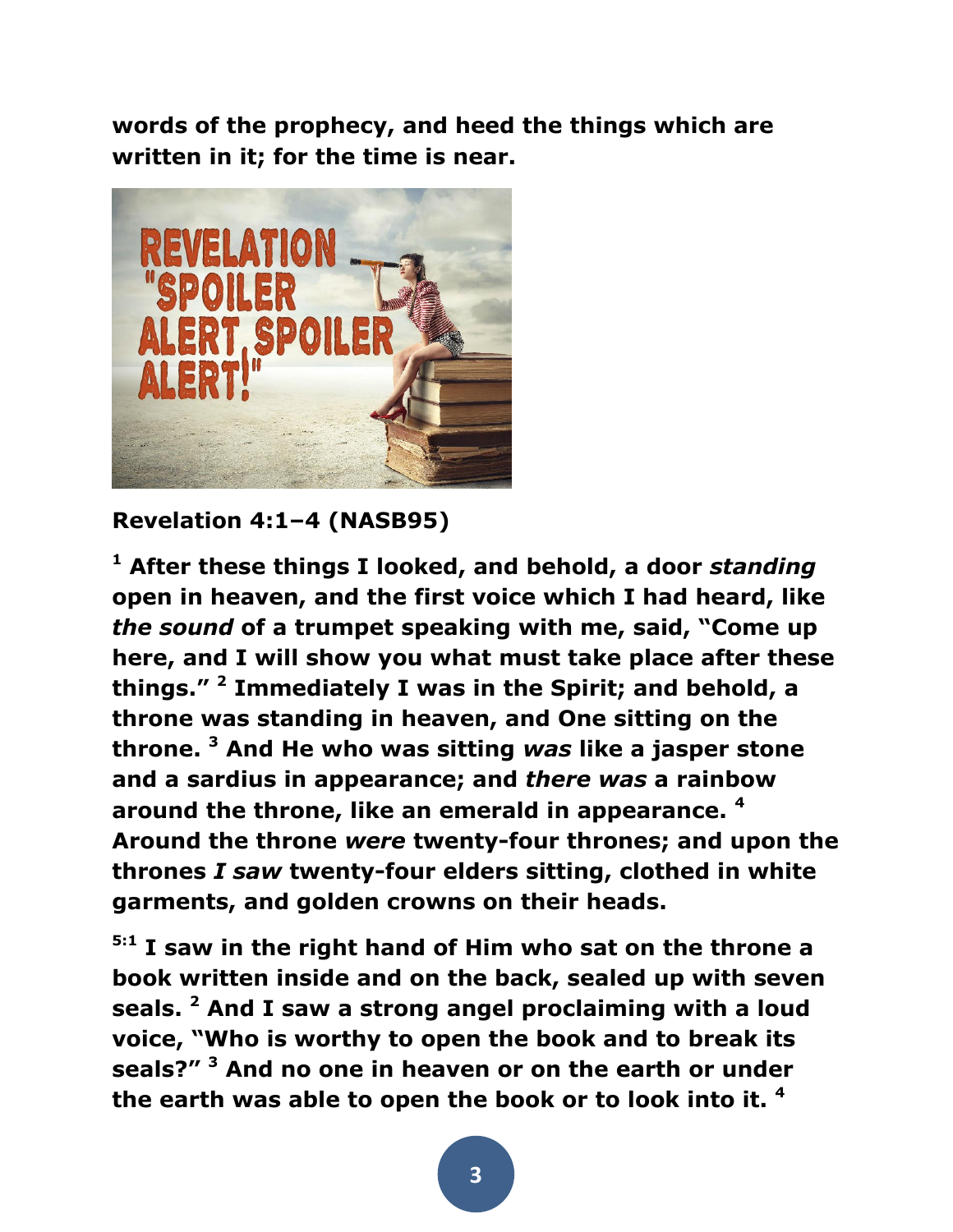**Then I** *began* **to weep greatly because no one was found worthy to open the book or to look into it;** 

**<sup>5</sup> and one of the elders said to me, "Stop weeping; behold, the Lion that is from the tribe of Judah, the Root of David, has overcome so as to open the book and its seven seals."**

**<sup>6</sup> And I saw between the throne (with the four living creatures) and the elders a Lamb standing, as if slain, having seven horns and seven eyes, which are the seven Spirits of God, sent out into all the earth. <sup>7</sup> And He came and took the book out of the right hand of Him who sat on the throne. <sup>9</sup> And they sang a new song, saying, "Worthy are You to take the book and to break its seals; for You were slain, and purchased for God with Your blood** *men* **from every tribe and tongue and people and nation.** 

# **Revelation 6:1–2 (NASB95)**

**<sup>1</sup> Then I saw when the Lamb broke one of the seven seals, and I heard one of the four living creatures saying as with a voice of thunder, "Come." <sup>2</sup> I looked, and behold, a white horse, and he who sat on it had a bow; and a crown was given to him, and he went out conquering and to conquer.** 

## **Revelation 6:3–4 (NASB95)**

**<sup>3</sup> When He broke the second seal, I heard the second living creature saying, "Come." <sup>4</sup> And another, a red horse, went out; and to him who sat on it, it was granted to take peace from the earth, and that** *men* **would slay one another; and a great sword was given to him.** 

#### **Revelation 6:5–6 (NASB95)**

**<sup>5</sup> When He broke the third seal, I heard the third living creature saying, "Come." I looked, and behold, a black**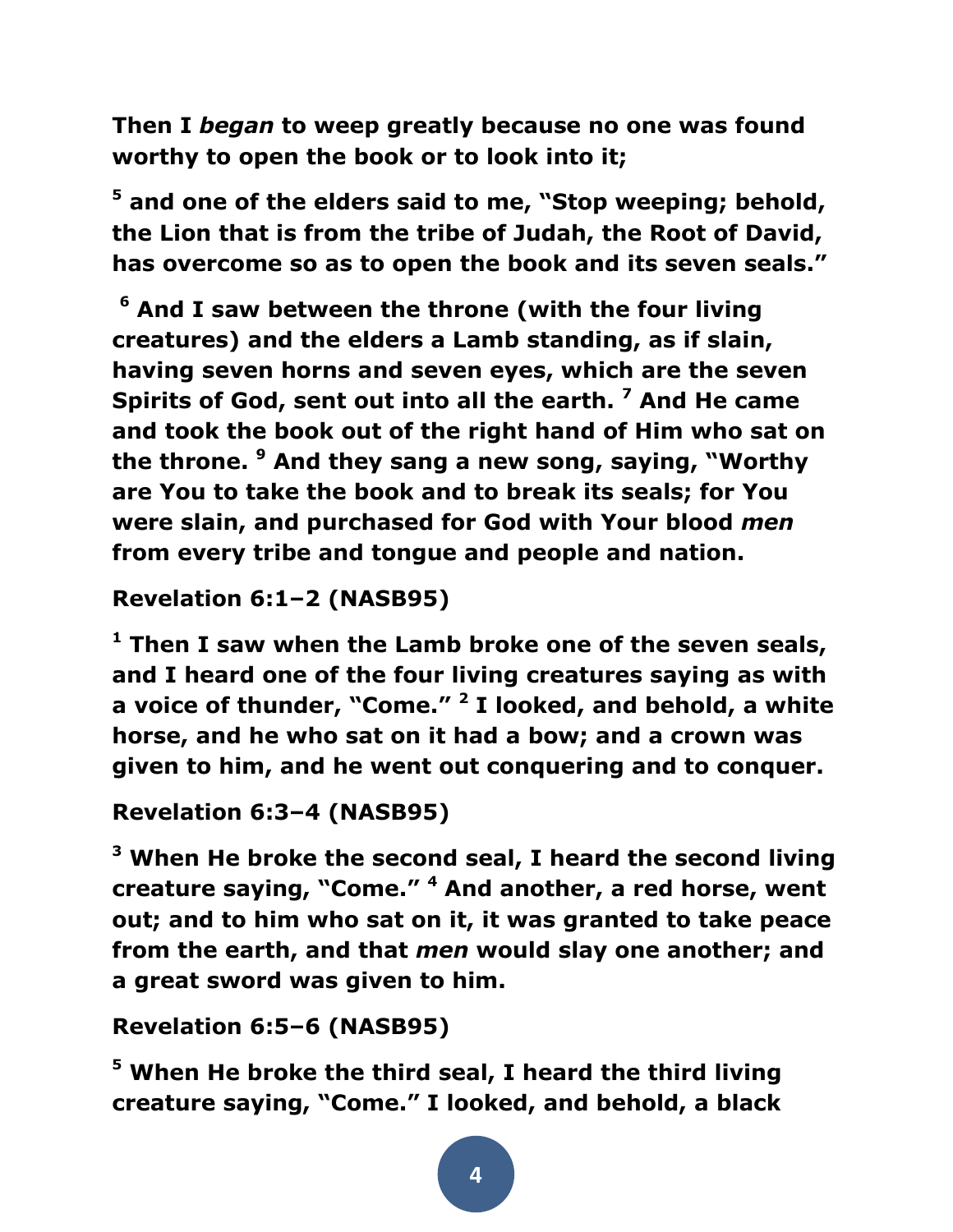**horse; and he who sat on it had a pair of scales in his hand. <sup>6</sup> And I heard** *something* **like a voice in the center of the four living creatures saying, "A quart of wheat for a denarius, and three quarts of barley for a denarius; and do not damage the oil and the wine."** 

## **Revelation 6:9–11 (NASB95)**

**<sup>9</sup> When the Lamb broke the fifth seal, I saw underneath the altar the souls of those who had been slain because of the word of God, and because of the testimony which they had maintained;** 

# **Revelation 6:12–17 (NASB95)**

**<sup>12</sup> I looked when He broke the sixth seal, and there was a great earthquake; and the sun became black as sackcloth**  *made* **of hair, and the whole moon became like blood; <sup>13</sup> and the stars of the sky fell to the earth, as a fig tree casts its unripe figs when shaken by a great wind.** 

## **Revelation 19:11–16 (NASB95)**

**<sup>11</sup> And I saw heaven opened, and behold, a white horse, and He who sat on it** *is* **called Faithful and True, and in righteousness He judges and wages war. <sup>12</sup> His eyes** *are* **a flame of fire, and on His head** *are* **many diadems; and He has a name written** *on Him* **which no one knows except Himself. <sup>13</sup>** *He is* **clothed with a robe dipped in blood, and His name is called The Word of God. <sup>14</sup> And the armies which are in heaven, clothed in fine linen, white** *and* **clean, were following Him on white horses. <sup>15</sup> From His mouth comes a sharp sword, so that with it He may strike down the nations, and He will rule them with a rod of iron; and He treads the wine press of the fierce wrath of God, the**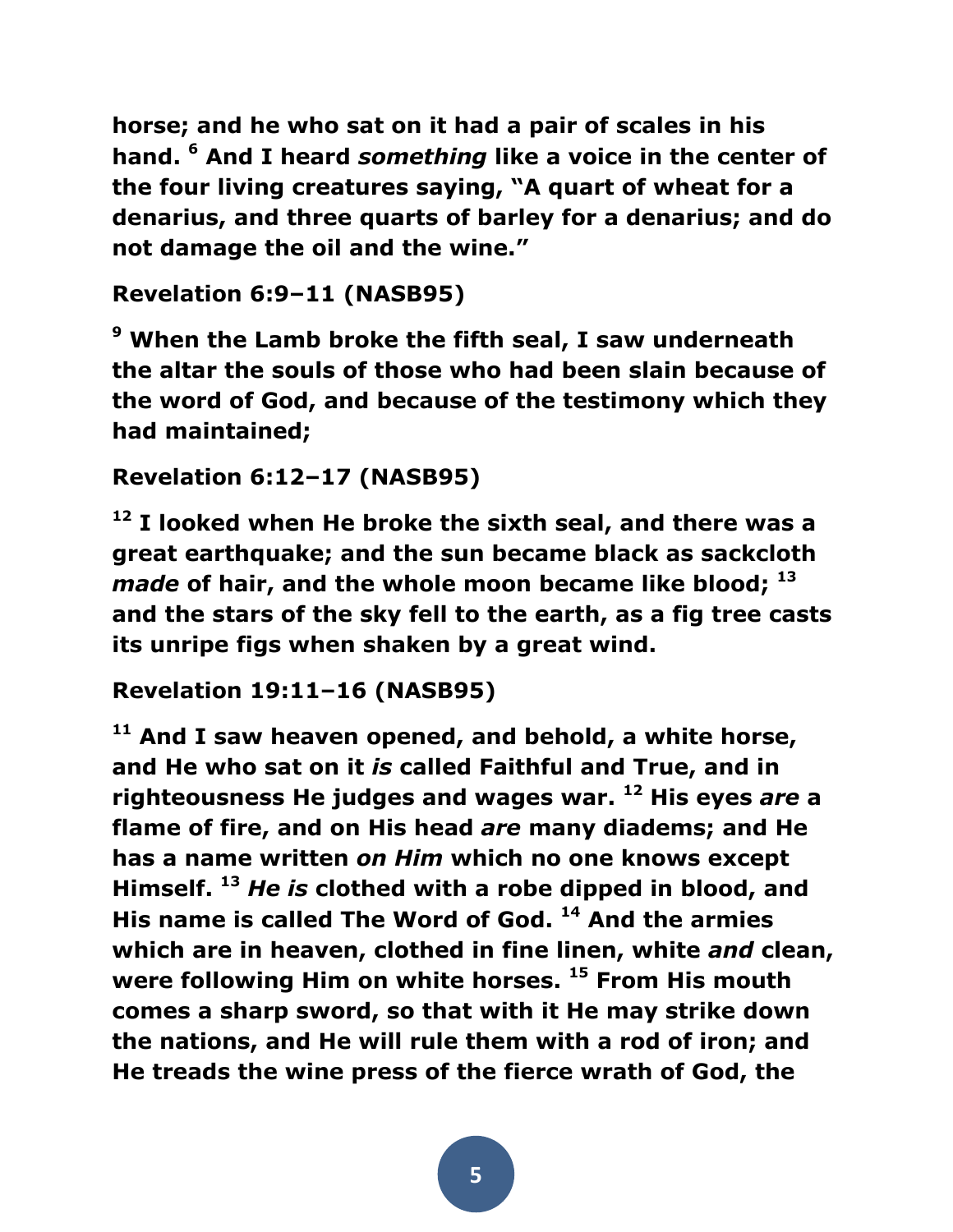**Almighty. <sup>16</sup> And on His robe and on His thigh He has a name written, "KING OF KINGS, AND LORD OF LORDS."**

```
Revelation 21:4–5 (AMP)
```
**<sup>4</sup> God will wipe away every tear from their eyes; and death shall be no more, neither shall there be anguish (sorrow and mourning) nor grief nor pain any more, for the old conditions** *and* **the former order of things have passed away. <sup>5</sup> And He Who is seated on the throne said, See! I make all things new…** 

```
Revelation 22 (NASB95)
```
**<sup>10</sup> And he said to me, "Do not seal up the words of the prophecy of this book, for the time is near.** 

**<sup>20</sup> He who testifies to these things says, "Yes, I am coming quickly." Amen. Come, Lord Jesus. <sup>21</sup> The grace of the Lord Jesus be with all. Amen.** 

**Psalm 1:1–2 (NLT)** 

**<sup>1</sup> Oh, the joys of those who do not follow the advice of the wicked, or stand around with sinners, or join in with mockers. <sup>2</sup> But they delight in the law of the LORD, meditating on it day and night.** 

```
Joshua 1:8 (NLT)
```
**<sup>8</sup> Study this Book of Instruction continually. Meditate on it day and night so you will be sure to obey everything written in it. Only then will you prosper and succeed in all you do**.